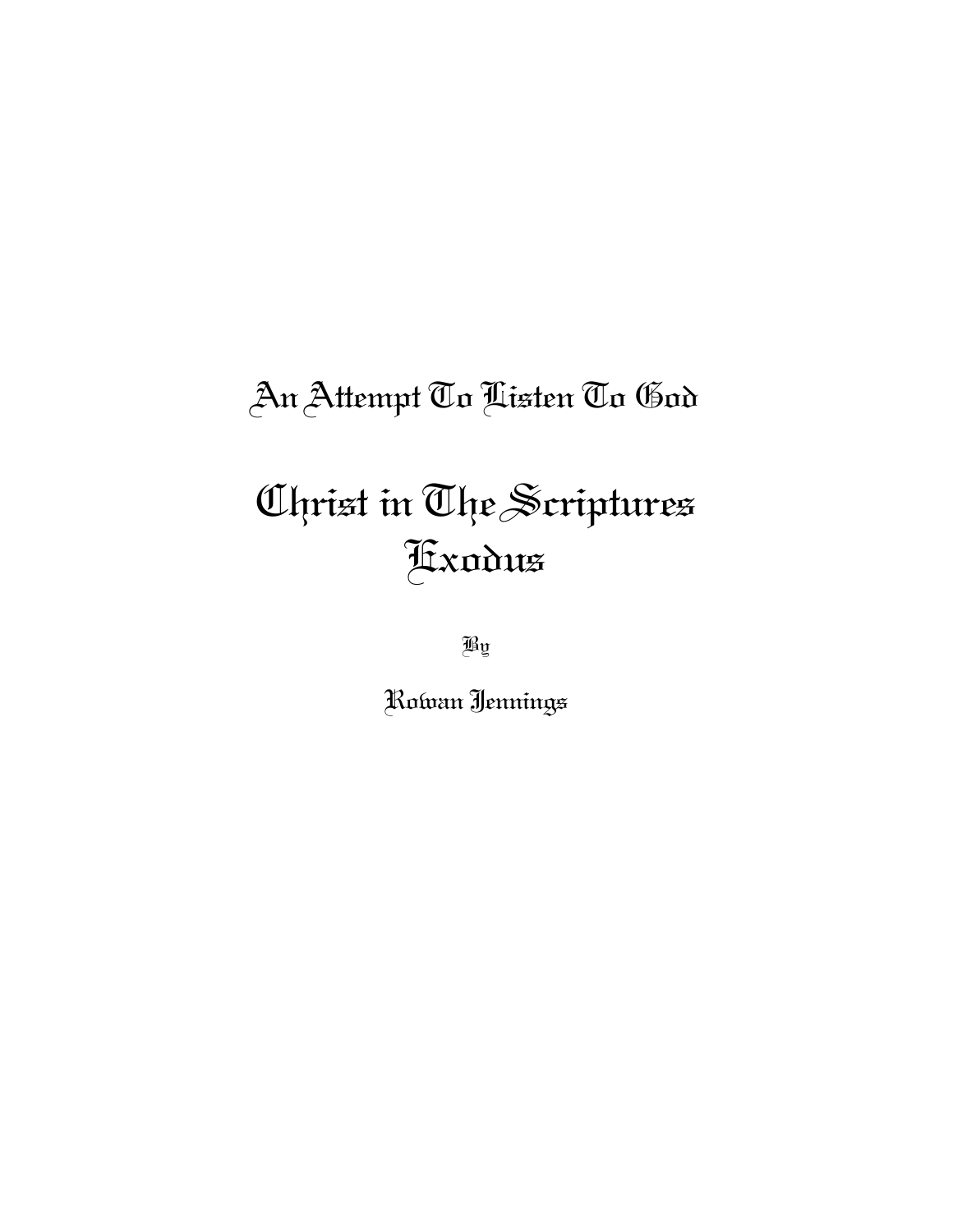## Christ in The Scriptures - Exodus

#### **The Background And Decisions**

The Book of Exodus has possibly the largest number of foreshadowings of the Lord than any Biblical book. In Exodus the Lord is foreshadowed as the Sacrificial Lamb (Ex. 12:3-8); the Sustaining Manna (Ex. 16:15); the Smitten Rock (Ex. 17:6); and the conglomerate of the Tabernacle and the priestly garments (Ex. 27:1-35:12).

The book opens with the children of Israel in bondage to the Egyptians, not just captives but slaves, and God, according to His promise and purpose, was going to send him to deliver them (Gen. 15:13-16). The man God would use was Moses, but first he had to meet the Angel of the Lord in the burning bush. God was manifested as a consuming fire and declares to Moses His name: "I AM THAT I AM" (Ex. 3:14). This is the One who would some 1400 years later state: "I am the door" (Jn. 10:9); "I am the Good shepherd" (Jn. 10:11); "I am the way, the truth, and the life" (Jn. 14:6); "I am the resurrection and the life" (Jn.  $11:25$ ). It was, in some ways, a strange name, for Moses was going against the might of the Egyptians, yet this manifestation was more than sufficient. God was saying: "whatever you need me to be I AM; when the children of Israel reject you I AM your support; when there are obstacles to be overcome I AM the Way".

As slaves, the children of Israel had no power to deliver themselves but God said: "I have surely seen the affliction of my people . . . and I am come down to deliver them" (Ex. 3:7-8). What a gospel message. Here were a people, and even while they were slaves under an evil Prince and idolators, God saw them according to His purposes and called them: "My people". It reminds one of the encouragement the Lord gave to Paul in Corinth. Before there is any record of anyone getting saved the Lord says: "I have much people in this city" (Acts 18:10).

There can be no doubt that for many years the children of Israel had spoken of a coming deliverer, and perhaps many times wondering when would God fulfill His promise of deliverance. Then without herald or fanfare, in the darkness comes light, a man called Moses comes into Egypt, a man sent from God with a triple message of hope:

- a) God has seen your afflictions. (Ex. 3:7)
- b) God has come down to deliver you. (Ex. 3:8)
- c) God will bring you to a land your eyes have never seen. (Ex. 3:8)

Before this could be done, the children of Israel had to make several decisions such as:

- a) They had to, without reservation, believe the message of God that:
	- i) They lived in a world of people and its gods under the condemnation of God. (Ex. 12:12)
	- ii) That the firstborn was an individual under the condemnation of God. (Ex. 11:5; 12:12-13; 23; Heb. 11:28)
	- iii) That those under the condemnation of God were such by birth and not by behavior. Therefore, no change in behavior could change that which they were by birth. In other words, they could do nothing to save themselves. Being the firstborn was something beyond their control.
	- iv) There was only one way of redemption. The blood of a Lamb must be shed, the lamb must die in the place of the firstborn son. (Ex. 12:6**-**7)
	- v) Only by dependence on the word of God was there any redemption and deliverance.

#### **Christ As The Lamb**

There can be no doubt that the best known foreshadow of our Lord is that of the Lamb, for Christ is spoken of as such throughout the Scriptures:

- a) He is the Lamb Prophesied (Gen. 22:8)
- b) He is the Lamb Sacrificed (Ex. 12:6)
- c) He is the Lamb Personified (Isa. 53:7)
- d) He is the Lamb Identified (Jn. 1:29)
- e) He is the Lamb Magnified (Rev. 5:6-14)
- f) He is the Lamb Glorified (Rev. 22:1, 3)

These are not the only avenues of thought for there is emphasized:

a) The perfections of His life, as when John recorded: "seeth Jesus coming unto him, and saith, Behold the Lamb of God."  $(In. 1:29)$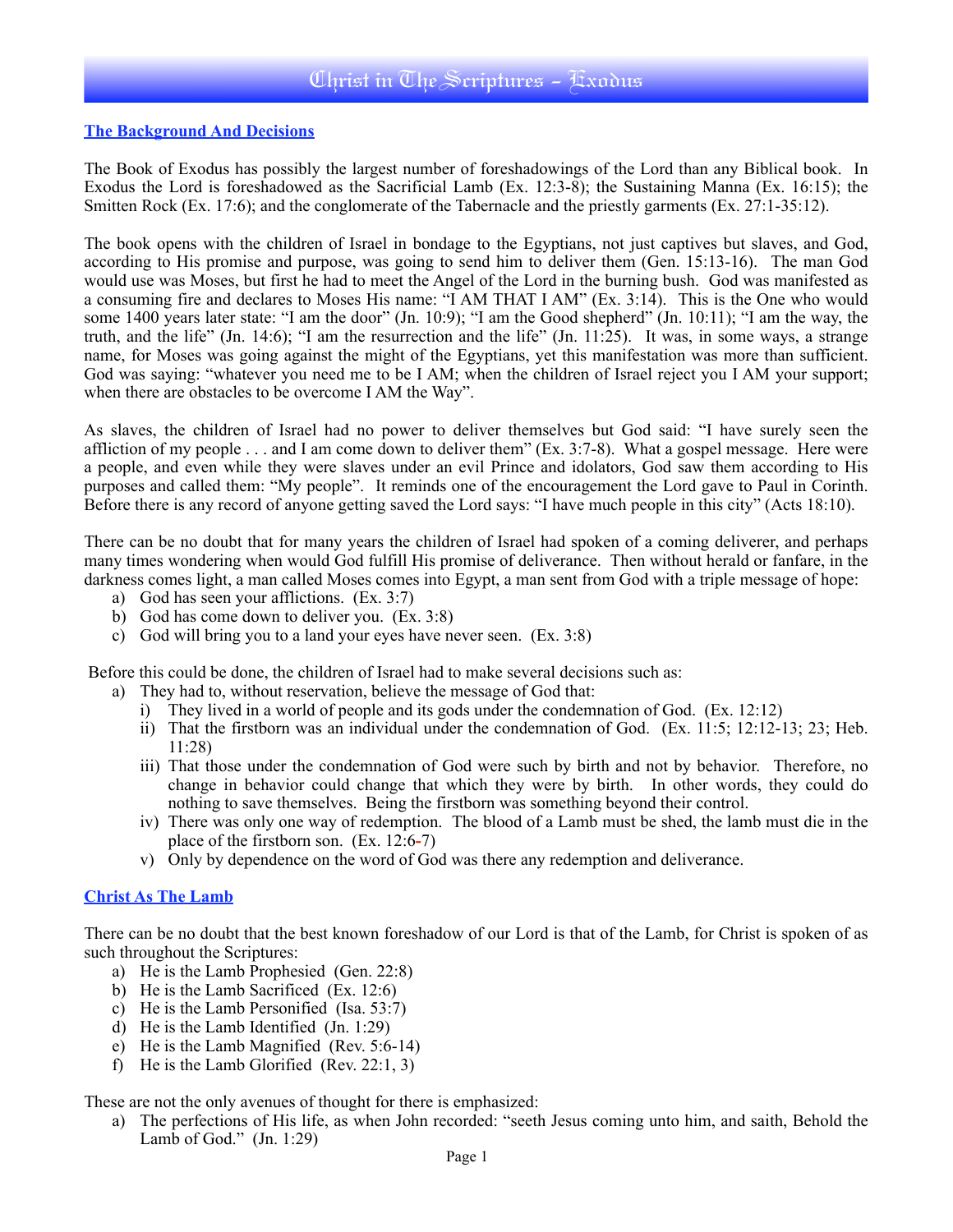- b) The Perfecting of His sacrifice, for in Revelation we read: "Unto Him that loved us, and washed us from our sins in His own Blood, and hath made us kings and priests unto God and His Father". (Rev. 1:5-6)
- c) His devotion to God becomes our stimulus for overcoming, for again John writes: "And they overcame him by the blood of the Lamb, and by the word of their testimony; and they loved not their lives unto the death". (Rev. 12:11)
- d) His superlative sufficiency. In Ex. 12:4 we read: "And if the household be too little for the lamb". The lesson is exceedingly clear that the lamb was never too little for household. "The Lamb of God which taketh away the sin of the world." (Jn. 1:29)
- e) It tells of the wonders of God's purposes from eternity past. Peter writes: "A Lamb . . . foreordained before the foundation of the world." (1 Pet. 1:20)
- f) His Humiliation: "He is brought as a sheep to the slaughter, and as a sheep before her shearers is dumb, so he openeth not his mouth." (Isa. 53:7)
- g) His Precious Sacrifice: "Ye were not redeemed with corruptible things, as silver and gold . . . but with the precious blood of Christ, as of a lamb without blemish and without spot." (1 Pet. 1:18)
- h) His exaltation: "And every creature which is in heaven, and on the earth, and under the earth, and such as are in the sea, and all that are in them, heard I saying, Blessing, and honour, and glory, and power, be unto him that sitteth upon the throne, and unto the Lamb for ever and ever." (Rev. 5:13)
- i) His Moral Qualifications: "He (the Lamb) took the book out of the right hand of Him that sat upon the throne."  $(Rev 5:7)$
- j) Our Forever Guide: "For the Lamb which is in the midst of the throne shall feed them, and shall lead them unto living fountains of waters: and God shall wipe away all tears from their eyes." (Rev. 7:17)
- k) His triumph: "These shall make war with the Lamb, and the Lamb shall overcome them: for he is Lord of lords, and King of kings: and they that are with him [are] called, and chosen, and faithful." (Rev. 17:14)

#### **Christ the Lamb in Exodus 12**

In Exodus 12 the Lamb is brought before us with several accompanying truths, some of which are:

- a) The lamb (singular even though there were many) was killed  $(v, 6)$ . The word translated "kill it" is "shachat" and is used of Abraham when he took the knife to "slay" his son (Gen. 22:10). It is used twice in this chapter: "the congregation of Israel shall kill it" (v. 6) and "according to your families and kill the passover" (v. 21). Christ was "crucified" (1 Cor. 2:2); "Slain" (Lk. 9:22); He was "killed". His being killed was their desire: "This is the heir; come, let us kill Him" (Matt. 21:38); "consulted that they might take Jesus but subtilty, and kill Him" (Matt. 26:4). The Lord foretold His disciples: "They shall kill Him" (Mk. 9:31).
- b) The lamb was to be without blemish (v. 5). In the Old Testament when God gave commandments concerning the red heifer, there were qualifications which it had to have. It was to be "without spot, wherein is no blemish, and upon which never came yoke" (Num. 19:2). It is the only sacrifice of which these are all spoken. When Peter writes concerning our Lord he writes: "Ye were redeemed . . . with the Precious Blood of Christ, as of a lamb without blemish and without spot" (1 Pet. 1:18-19). He takes two of the qualifications spoken of for the red heifer and applies them to Christ as the Lamb. This lovely man walked on this earth but lived in the atmosphere of Heaven and was untarnished by the world and uncorrupted by sin within.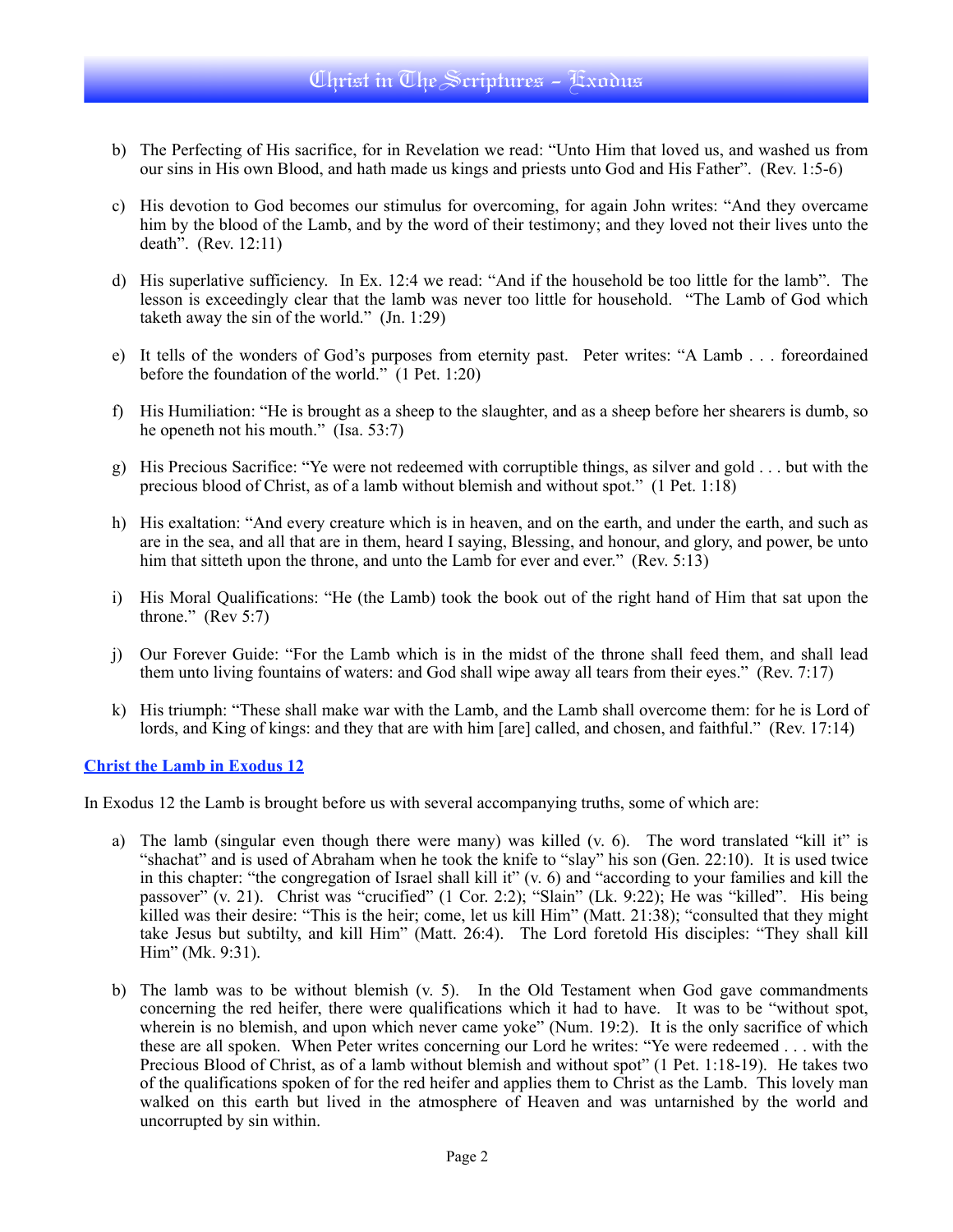# Christ in The Scriptures - Exodus

- c) No bone was to be broken (v. 46). When the soldiers came to break the legs of those who were on the crosses they discovered that our Lord was dead already. This being so, one took a spear and pierced His side: "that the scripture should be fulfilled, A bone of Him shall not be broken" (Jn. 19:36). There is another verse which sheds another ray of light from His unbroken bones. The Psalmist when writing of the righteous man records: "He (God) keepeth all His bones: not one of them is broken" (Psa. 34:20). The last section of the Psalm, Psa. 34:15-22, tells how that even though the righteous individual is afflicted (v. 19), brokenhearted (v. 18), and in troubles (v. 17), the Lord will deliver him, and more He shall keep all His bones. The Lord was a righteous man (1 Jn. 3:7); "loved righteousness" (Heb. 1:9); and "in righteousness he doth judge and make war" (Rev. 19:11).
- d) "If the household be too little for the lamb"  $(v, 4)$ . Herein is a glorious truth, the lamb was never too little for the household! Thank God that there is sufficient in the work of Christ to offer salvation to all who are ungodly, enemies and sinners (Rom. 5:6-10). There is never a sinner too vile (1 Tim. 1:15) nor a sin too base that the blood of Christ cannot cleanse. (1 Jn. 1:9)
- e) The lamb was "selected" and was "without blemish" (vv. 3, 5) and kept from the tenth to the fourteenth day. It must be clear that it was not kept to see if there was any blemish in it. Any father with an iota of love for his son would make sure there was no blemish in it before taking it home. He could not afford to discover a blemish on the eleventh, twelfth, thirteenth or fourteenth day. The deeper reason is, it was kept for those four days to let man see an unblemished life being lived before them, to appreciate the value of the life that was to be taken, and the cost of their redemption. For those four days they saw it alive, they watched it move and respond to them, and then watched as it was slain. It was graphic and they would never forget it.

#### **The Smitten Rock**

The Rock is one of the most beautiful descriptive terms of divine persons. When Moses spoke his last song to Israel, he speaks about the Lord as the Rock on five occasions (Deut. 32: 1-43). He says:

- a) "Ascribe ye greatness unto our God. He is the Rock, His work is perfect." (Deut. 32:3, 4)
- b) "But Jeshurum waxed fat, and kicked . . . and lightly esteemed the Rock of his salvation." (Deut. 32:15)
- c) "They sacrificed unto devils, not to God . . . of the Rock that begat thee thou art unmindful." (Deut 32:17, 18)
- d) "How should one chase a thousand, and two put ten thousand to flight, except their Rock had sold them." (Deut. 32:30)
- e) "Their Rock is not as our Rock." (Deut. 32:31)



In this wonderful song Moses speaks of God's Name, His perfect work, His perfect justice, and His impeccable character. This is the One of whom the Psalmist could say: "The Lord is my defense; and my God is the Rock of my refuge" (Psa. 94:22). Our Lord was the Rock which followed Israel after they passed through the Red Sea (1 Cor. 10:4), and Isaiah writes: "For in the LORD JEHOVAH is everlasting strength (Isa. 26:4). The Hebrew word translated "strength" (tsuwr) and it is the word referring to God in Deut 32:4, etc. The expression "everlasting strength" that is translated "Everlasting Rock" (ASV, RSV, Webster); "Rock of Ages" (Darby; Young's Literal). When seeking shelter from a pounding rain storm, August Toplady sheltered in the cleft of a rock and finding a playing card wrote the words of the lovely hymn: "Rock of Ages Cleft for me".